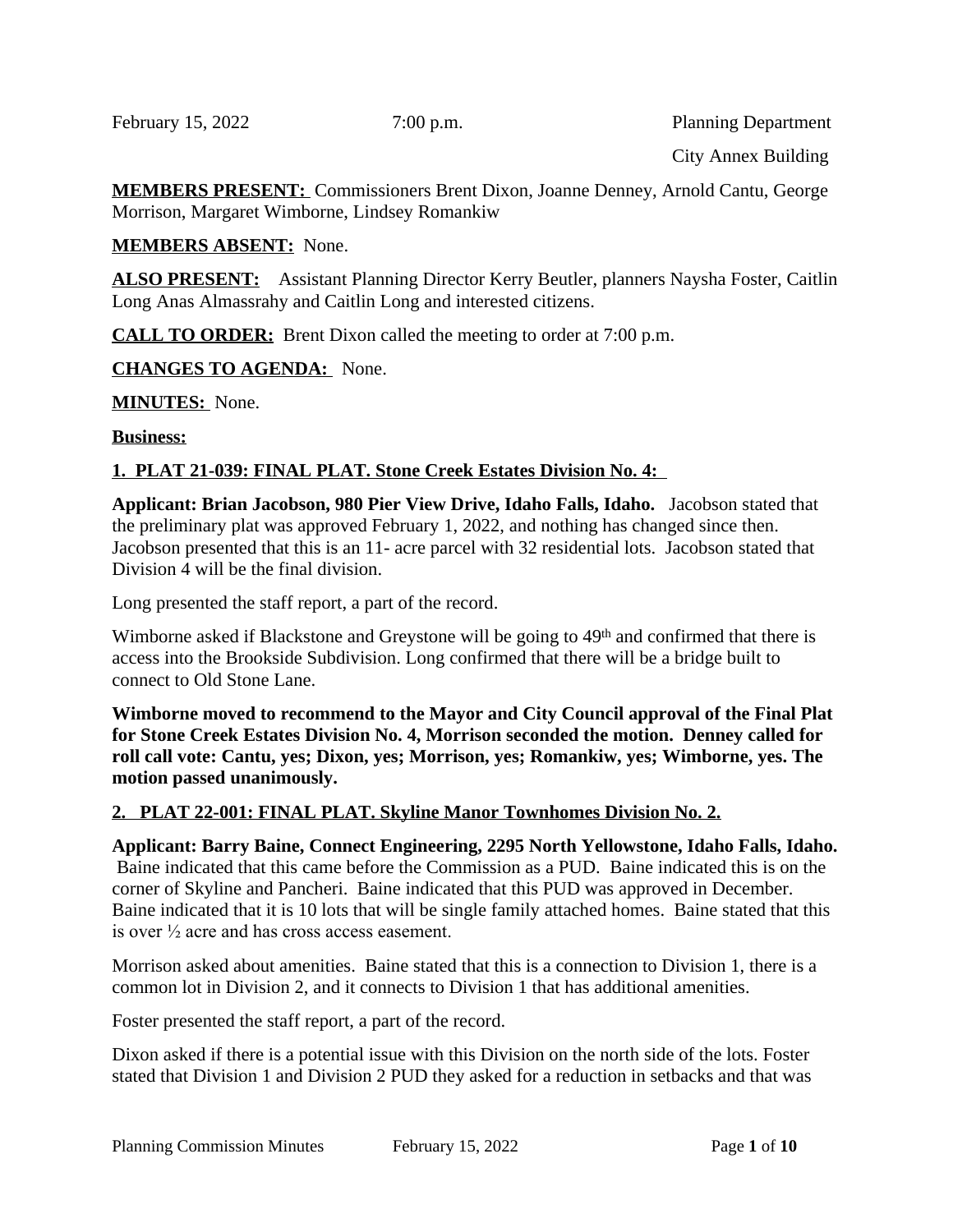approved as part of the PUD. Dixon asked about the unplatted area. Baine indicated that there is an existing home between the two divisions, so that is not part of this plat.

Dixon pointed out that if at some point in the future the owner of the unplatted area did decide to leave and there was an odd lot for development it could easily be brought into this PUD. Dixon feels that is a plus for this development.

**Dixon moved to recommend to the Mayor and City Council approval of the Final Plat for Skyline Manor Townhomes Division 2, as presented, Cantu seconded the motion. Denney called for roll call vote: Cantu, yes; Dixon, yes; Morrison, yes; Romankiw, yes; Wimborne, yes. The motion passed unanimously.** 

#### **Public Hearing(s):**

## **3. PUD 21-006: PLANNED UNIT DEVELOPMENT. Caribou Crossing Townhomes.**

Denney opened the public hearing.

**Applicant: Barry Baine, Connect Engineering, 2295 N. Yellowstone, Idaho Falls, Idaho.** Baine stated that this property was just annexed in January. Baine stated that this property is behind WinCo and is 2.5+ acres with an initial zoning of LC. Baine stated that they are bringing a PUD concept for affordable single-family housing. Baine stated that there is R-1 to the north and is surrounded by LC, with multi-family directly to the south. Baine stated that they are proposing to put 29 single family homes on the property, and they will have a final plat. Baine stated that they will have 2 car garages and 1 car garage townhomes. Baine stated that they meet the requirements for the LC Zone which refers to the R3A zone for residential. Baine stated that the density required for R3A zone is 35 units per acre. Baine stated that they are currently at 11 units per acre. Baine stated that they are seeking just above R1 density which is a good transition as it goes from multi-family and commercial to the single family. Baine stated that this property is vacant and will be City infill. Baine stated that this is a walkable area for stores and access to City systems. Baine stated that there is sewer and water in Easy Street. Baine stated that they are planning to exceed the required 58 parking stalls and they will provide 79 parking stalls with the layout. Baine stated that they are seeking a variance with this PUD with the setbacks on the south side and the north side. Baine indicated that in order to get a full parking driveway in the front of the units they are seeking for a reduced setback from the required 25' to 15-16'. Baine stated that on the south where it adjoins to multi-family the setbacks will be more consistent with multi-family. Baine stated that there is a masonry wall that goes along the that is 9' tall. Baine stated that they will still follow the landscape buffer with trees also. Baine stated that with the wall and landscape buffer it justifies the variance on the setback to get the additional parking that the homeowners want in the site. Baine stated that they are providing the 25% common space with a gazebo. Baine stated that there has been talks with City Parks and Recreation about working with them to turn the area directly into the west into some sort of parks system for the PUD and the City. Baine stated that the entry will be appeasing with signage and landscaping.

Dixon asked about the distance between garage doors and the sidewalks on the tandem parking. Baine stated that it is 20' so it is longer than the average vehicle. Dixon wanted to clarify that the tandem parking wouldn't block the sidewalk. Baine stated that the City Staff had that same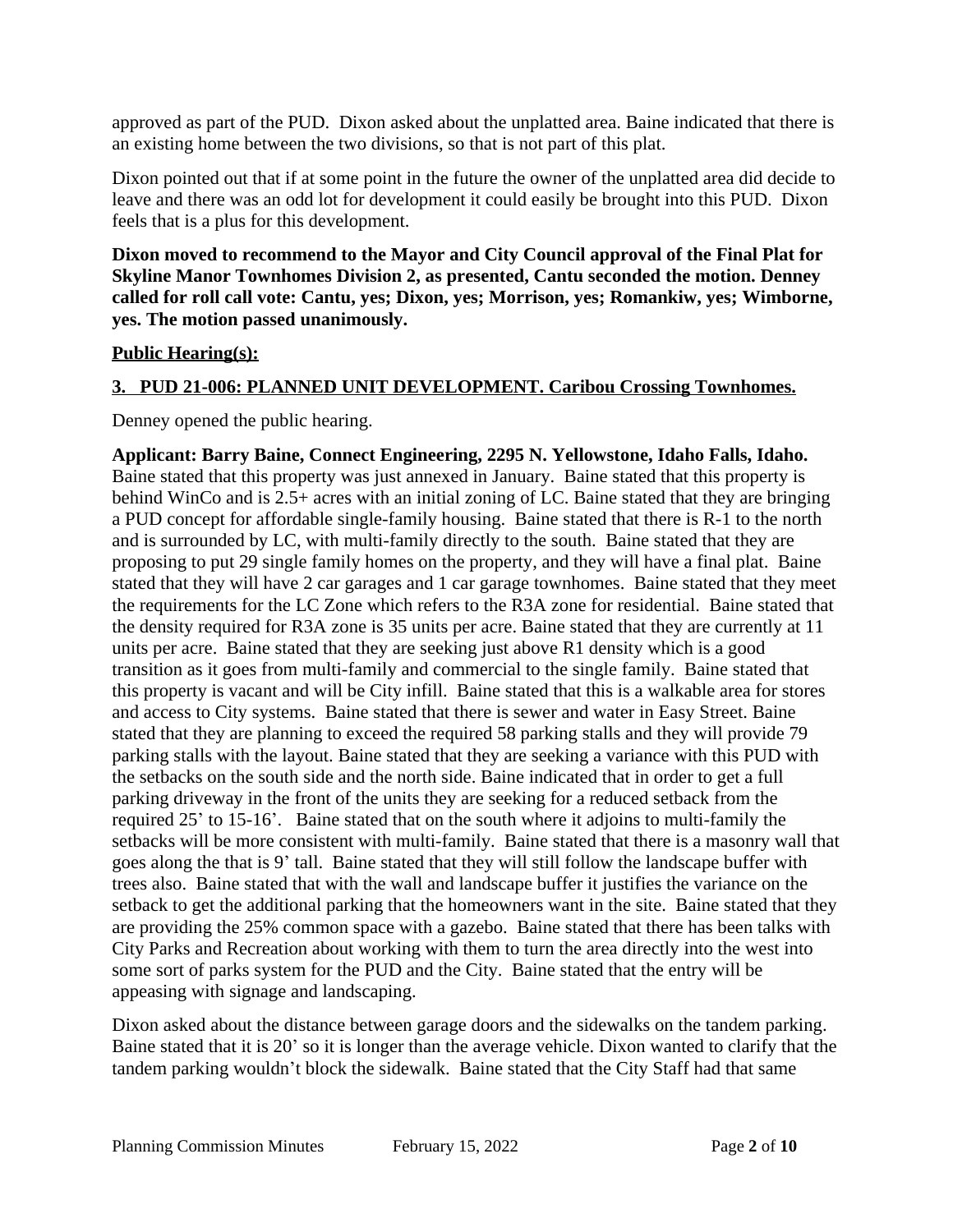concern and urged them to extend to the full 20'. Dixon asked on the end of the sub streets is there going to be a turn around. Baine stated that it is less than 150' so it is not required per fire.

Morrison asked if there is any guest parking. Baine stated that total required parking with 2 spots per unit would be 58 parking stalls and with the tandem stalls and requesting the variance they would have 79 parking stalls which would be 21 additional parking, as well as street parking.

Foster presented the staff report, a part of the record.

Dixon asked if this property includes part of the original right of way for Kelsey Ave. Foster stated that it is a private easement. Dixon asked if the right of way has been vacated. Foster indicated that it has been vacated. Foster indicated that they wouldn't develop Easy Street into Kelsey Ave, as the property to the north is all established residential, and the street was vacated when the masonry wall was constructed when WinCo was built as part of the development agreement. Dixon asked if a park is developed to the northwest would the primary access to the park be Northeast Bonneville or through this private street network. Foster stated that it would be from Northeast Bonneville and the developer is also proposing walking through a fence to connect. Baine clarified that they have been in talks, but it is not for sure thing on the park, and he doesn't want decisions based on a park. Baine stated that the PUD doesn't have any of the park included in it. Dixon is trying to understand if they are trying to establish a potential for future road network or if what is being proposed is a pedestrian access. Baine stated that in talks with Parks and Recreation the main access would come from NE Bonneville, and the other access could possible by pedestrian access only. Baine again stated they are very initial talks. Beutler clarified that Easy Street is a private road and not public. Beutler stated that the roads within the proposed PUD would also be private. Beutler stated that if there were a public park built to the west that public access would come from NE Bonneville.

## **No one appeared in support or opposition of this application.**

Denney closed the public hearing.

Dixon stated that they have had mixed reviews on tandem parking as far as how well it works. Dixon feels that shortening the rear setbacks is ok due to the significant wall that is the primary buffer between this buffer and the existing property. Dixon feels that the amenity is appropriate, and if the park is developed then that will add benefit for this property. Dixon does like the recommendation for a pedestrian cut through the wall so people can get back and forth between the neighborhoods and shopping centers. Dixon feels that it is unfortunate that Kelsey Ave has been vacated.

Morrison thinks this is a good fit for this property and presents an excellent buffer from multifamily to single family housing, and this is what missing middle should look like.

Wimborne echoed Dixon's comments on parking. Wimborne feels that tandem does work in a lot of situations and does commend the developer for providing additional parking for visitors as this is a tight space.

**Wimborne moved to recommend to the Mayor and City Council approval of the Planned Unit Development for Caribou Crossing Townhomes with the requirements outlined to**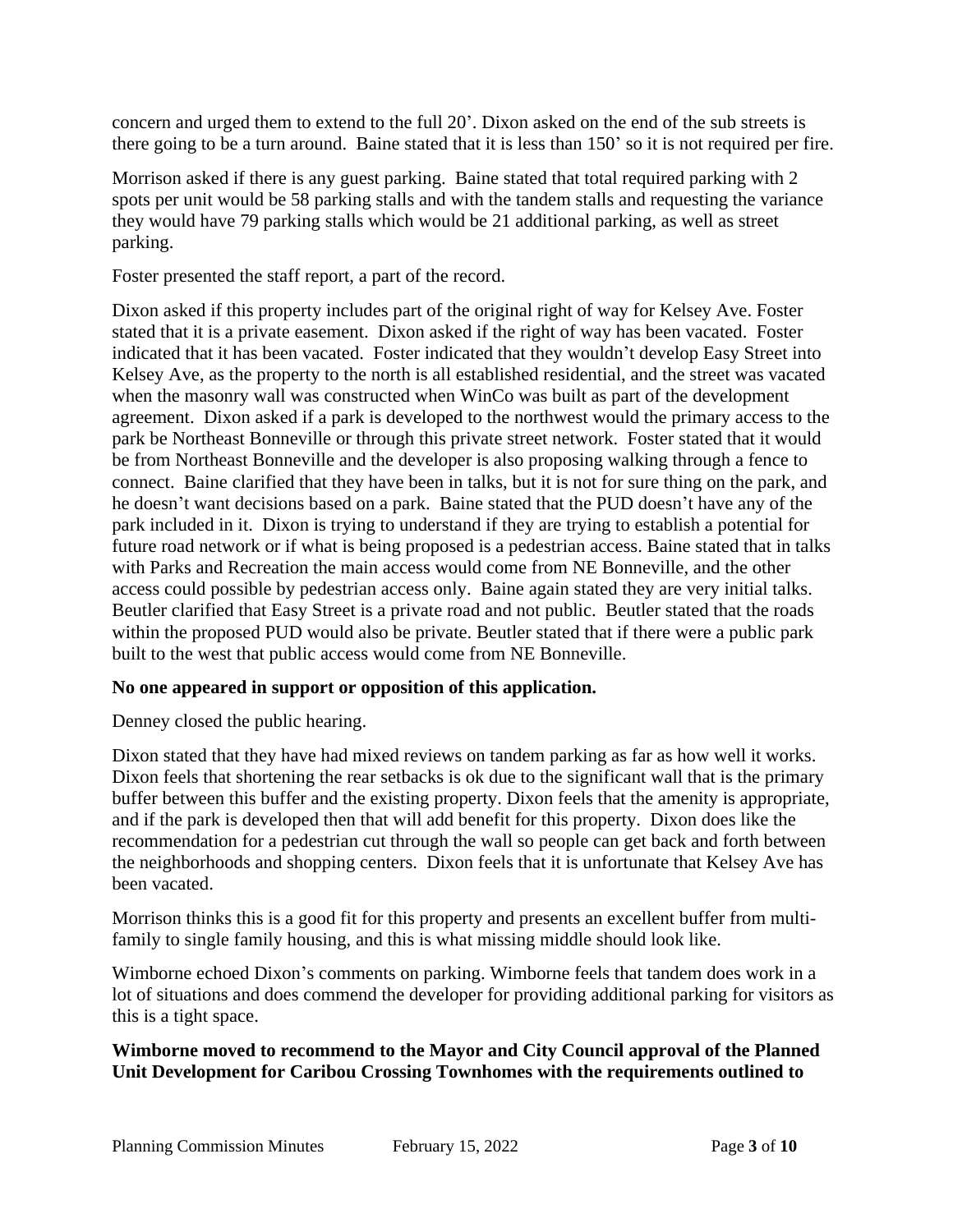#### **provide the pedestrian connection from Easy Street to Kelsey Ave. Morrison seconded the motion.**

Dixon asked if the motion includes recommendation for the variance to the rear setbacks. Wimborne stated that she didn't explicitly state it but did say the conditions as outlined and then the connections, Wimborne feels that the conditions as outlined included the setbacks.

Staff didn't feel that the motion needed to be restated.

**Denney called for roll call: Cantu, yes; Dixon, yes; Morrison, yes; Romankiw, yes; Wimborne, yes. The motion passed unanimously.**

**4. RZON 22-001: Amendment of the Comprehensive Zoning Ordinance, Sections 11-2-6, 11-3-4 and Tables 11-2-1 and 11-3-3 allowing for accessory dwelling units in all residential zones and establishing land use standards.** 

Denney opened the public hearing.

#### **Applicant: City of Idaho Falls.**

Long stated that Accessory Dwelling Units (ADU) were introduced with the City-wide Code changes in April 2018. Long stated that they are almost ready to adopt the new Comprehensive Plan Imagine IF, and one of the action items was to permit ADU's in all zones.

Long presented that ADU's will be permitted in all residential zones, and that would need to change the code to permit ADU's in RP, R1, and RMH. Long stated that in addition to allowing them in all residential zones they are working to create ease to build the ADU's.

Long presented the change to 11-2-6 (N) (1)(d) that clarified Caretaker's residence; 11-2-6 (N)(2)(h) prohibiting Recreational vehicles as ADU's; 11-2-6 (N)(3) requiring a parking space on the lot where the ADU is located; 11-2-6 (N)(5) ADU's will not be calculated towards density calculations.

Long presented the change to 11-2-4 (C)(2) remove the rear lot coverage and added R2 and TN to include that the lot coverage is only areas under roofs.

Long wanted to go over the process of getting an ADU. Long indicated that it comes in as a building permit, which is reviewed by the building permit, and then also reviewed by the planning department to ensure that it meets all the ADU requirements. Long stated that they haven't had a lot of ADU's come forward, and they will monitor it to work out any bugs.

Long stated that they did have a comment brought to them about liming ADU's to one bedroom. Long wants the commission to discuss that and if they want it added, it can be added before City Council.

Morrison asked what the maximum square footage for the ADU could be. Long stated that currently the ADU has a maximum of 750 square feet and included in that 750 square feet there is another requirement that the ADU only have one bedroom, and the public has asked that the 1 bedroom requirement be removed.

No one appeared in support or opposition.

Denney closed the public hearing.

Planning Commission Minutes February 15, 2022 Page **4** of **10**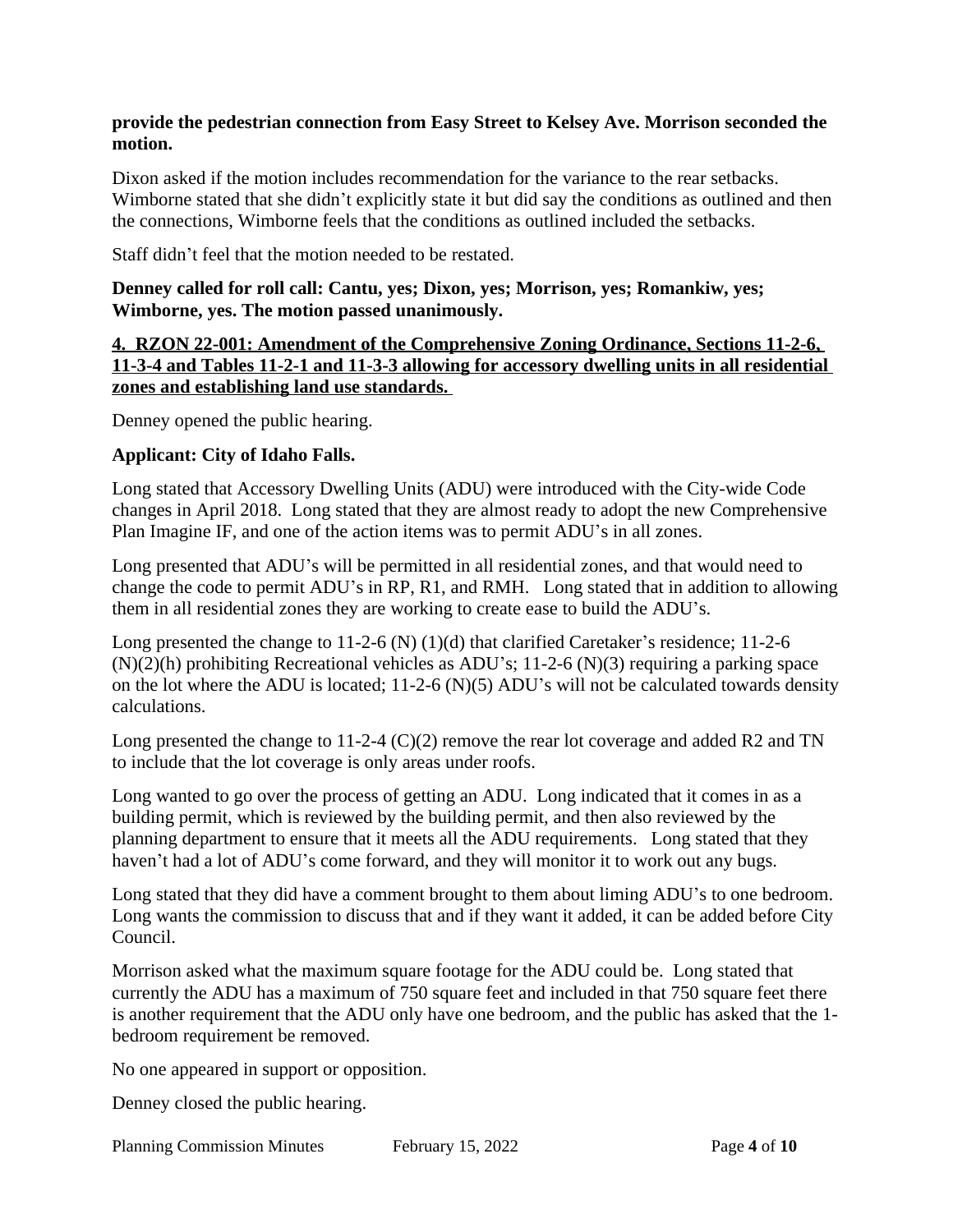Denney asked the Commissioners about their feeling on the one bedroom.

 Wimborne doesn't feel that it is required, as you can have one bedroom and have 8 people in the living room, so limiting to one bedroom doesn't put the limit on that you would think you are putting on, but rather the 750 square feet will limit appropriately.

Morrison asked if there has been success or failure in other cities with ADU's. Long stated that it varies on how aggressive the city wanted to be, and the cities that were more successful removed a lot of the restrictions, so they didn't require parking on the property, had different size restrictions, and had very robust programs that supplied floor plans, targeted residents to build ADU's. Long felt that those programs had a lot of success, and if you let it be, it happens more organically.

Dixon asked about the prohibition on recreational vehicles and asked if it is a structure that doesn't have a foundation. Long stated that essentially that is what it would be, something on wheels that can be moved would not be permitted. Dixon asked about the foundation requirements for RMH. Beutler stated that RMH is the mobile home zone, and the unit would be required to meet the foundation or tie down requirements. Beutler stated that an RV is mobile and could move instead of being tied down. Beutler stated that there are already restrictions in the City of Idaho Falls, that you cannot live in a RV unless you are in a designated RV Park. Beutler stated this addition was an effort to reemphasize that requirement to make it clear. Beutler added that the short-term rental standards also indicate that it cannot be an RV. Dixon confirmed that the RMH Zone cannot have a trailer and it has to be off the wheels and tied down. Beutler clarified that if it is an RV park that it can be a trailer. Dixon clarified that the primary residence could be an RV, but the secondary residence couldn't be an RV. Beutler stated that RV Parks have specific development standards. Dixon is trying to understand ADU's as an allowed use in every zone, and he is looking at some zones and trying to understand what it means in that zone. Foster stated that in an RMH zone you can have a single wide, a double wide, manufactured home, but it has to be in a foundation, unless it is in an RV Park. Foster stated that you can have a double wide on a permanent foundation with an ADU. Beutler clarified that RMH zone does allow for an RV Park, but an RV Park has limitations to its use. Beutler stated that a mobile home and manufactured home park is a separate use all together, and it is similar with the pad sites, and the park is under one ownership, and they lease pad sites to place their homes. Beutler stated that adding ADU's to RMH zone is because even in an RMH zone you are also allowed to have a single-family home, so the intent is to provide ADU's anywhere a single-family home is allowed. Beutler added that you will not have ADU's in mobile home parks or RV parks because those are separate uses and have different development standards. Dixon asked if there is language stating that it is not allowed. Beutler stated that it is not the same use. So the use table in the staff report there will be uses called out.

Dixon asked why they don't count the ADU as part of the density calculation. Long stated that their research stated that it is by right, and by right if you have a dwelling unit, you can have an accessory dwelling unit, so that is why they didn't include it in the density. Dixon stated that you are doubling the allowed density without making it clear that you are doubling the allowed density. Dixon stated that for every dwelling unit you can have an ADU so if the density is limited to a certain number of units per acre you just doubled that number. Long stated that ADUs have guidelines and square footage requirements and they are smaller and have a purpose of a mother in lawsuits, or caretaker quarters. Long stated that it might not be a full dwelling,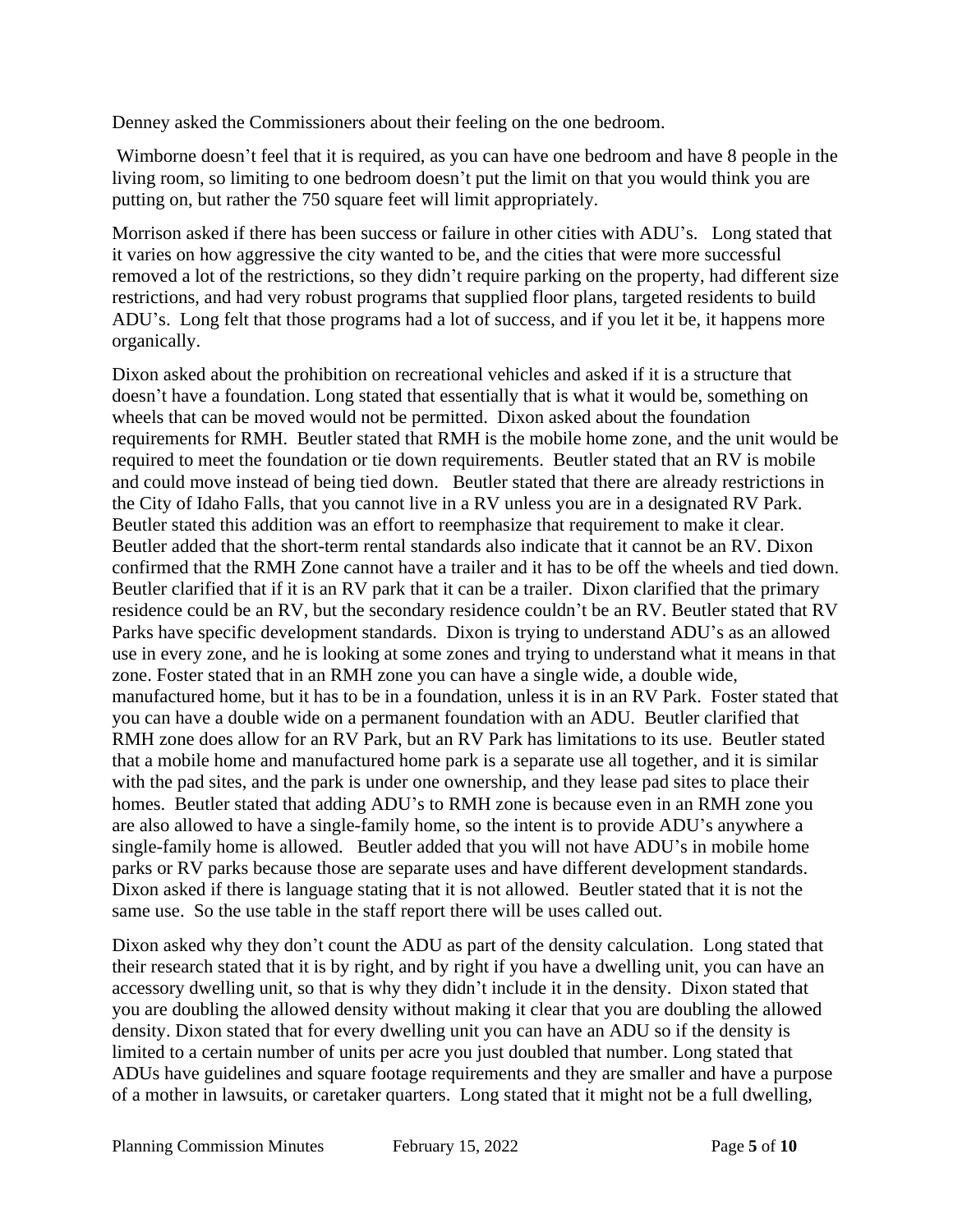just an ADU to the main dwelling. Dixon argued that there aren't standards that the main dwelling unit be any particular size. Dixon stated that the main dwelling could be 751 square feet and the ADU 750 square feet, and most people would view that as a twin home. Dixon stated that this proposal would eliminate the idea of a single family detached home. Beutler stated that single unit detached home is allowed in every zone in the City. Dixon stated that if everyone has an ADU then you no longer have a single unit detached, you now have a double unit detached. Beutler stated it is unlikely that will occur. Beutler stated that ADU's are viewed as having very little impact to the neighborhood. Beutler stated that it was never the goal of the City to only have single family detached, and rather they want to diversify the housing choice. Dixon argued that it is a form of diversity to have neighborhoods that only have single family detached.

Wimborne asked if a neighborhood could create covenants that would restrict or limit ADU's in specific neighborhoods. Morrison stated that there are many neighborhoods that have an HOA. Beutler stated that it is possible, but there is a Bill being presented to the Legislature that will prevent any major restriction of allowing ADU's in a residential zone. Beutler stated that the Legislature did a similar thing a few years back with short term rentals, so that same proposal is coming forward with ADU's. Beutler added that it will prevent an HOA from having protective covenants that would prevent an ADU from being established.

**Wimborne moved to recommend to the Mayor and City Council approval of the Amendments to Sections 11-2-6 and 11-3-4 and Tables 11-2-1, 11-3-3 of the Comprehensive Zoning Ordinance Pertaining to the Accessory Dwelling Units (ADUs) as outlined, Cantu seconded the motion. Denney called for roll call: Cantu, yes; Dixon, no; Morrison, no; Romankiw, yes; Wimborne, yes. The motion passed 3-2.** 

Dixon opposed the motion because he feels this is doubling the potential density and he doesn't understand it needs to be done this way as opposed to simply stating the allowed densities have been doubled, and he feels it is a hidden doubling of the density; and zoning is in place for people to choose in what type of a neighborhood they live in and not have to live next to an 8 plex if they don't choose to, and this will remove the guarantee of living in a single family neighborhood even though single family detached is the most popular form of housing in the City.

Morrison agreed with Dixon and feels this should be brought forth in an individual session of the Planning Commission and work on it more.

## **5. RZON 22-002: Amendment of the Comprehensive Zoning Ordinance, Sections 11-2-6, 11-3-3, 11-4-4, 11-7-1 and Tables 11-3-1, 11-3-3, 11-4-1 clarifying the development standards related to manufactured and mobile homes.**

Denney opened the public hearing.

# **Applicant: City of Idaho Falls.**

Foster gave background on the RMH standards. Foster indicated that the RMH Standards were adopted in the 1970's and they've slightly changed since then. Foster stated that the proposed amendment would change section 11-2-6 for Standards for Allowed Land use and amending the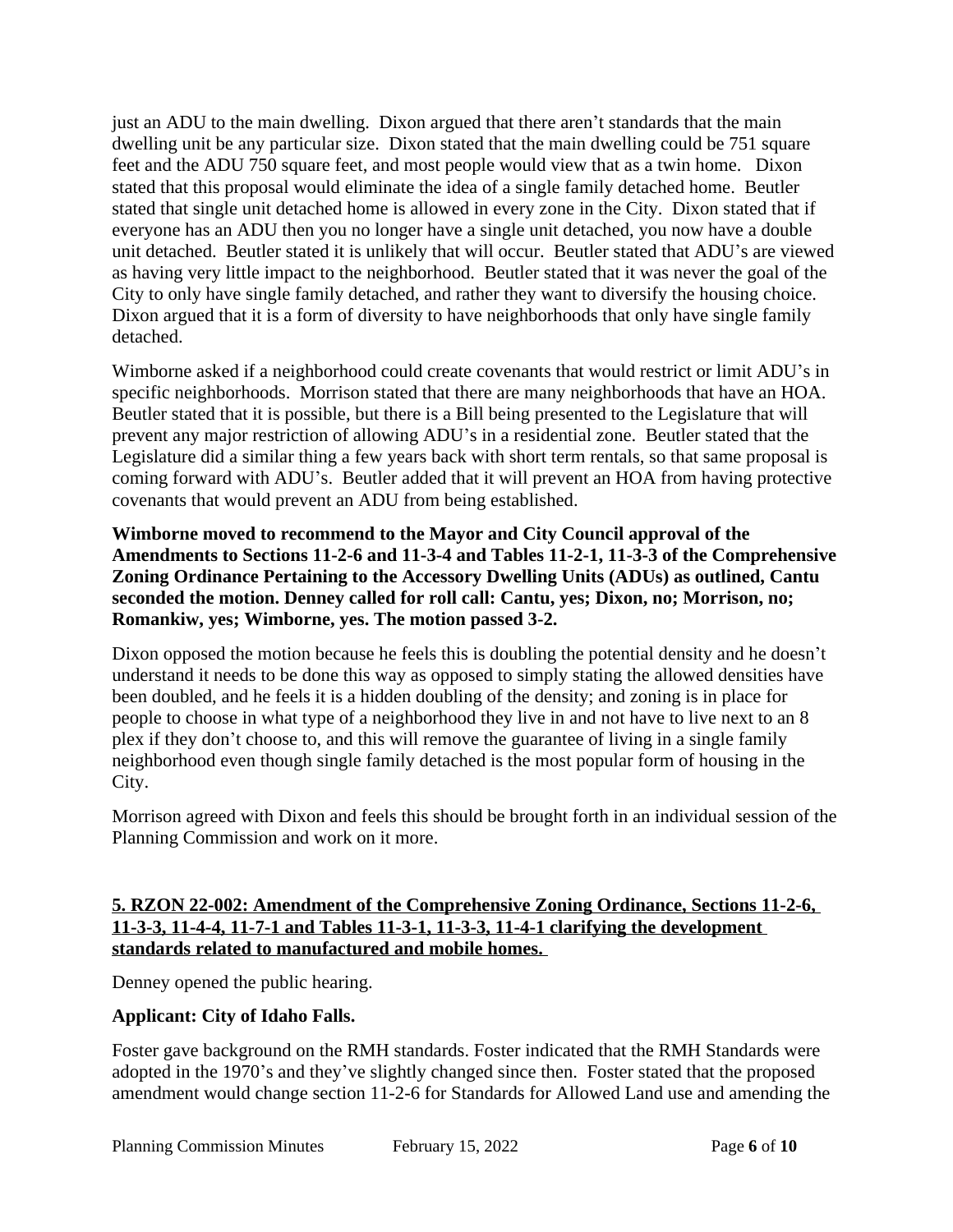minimum lot size requirements, adding  $11-2-6$  (V) $(1)$ ,  $(2)$ ,  $(4)$ ,  $(5)$ ,  $(6)$  and  $(7)$ . Foster presented that they are proposing a minimum lot size of 2 acres; and recommend that each unit have a separation distance of 15'. Foster presented to strike sub section 2 regarding the principal entrance of the Mobile home park. Foster indicated they have added to (5) that they include a hard surface of 9x20 with a minimum of 180 square feet. Foster presented (6) that the mobile home park should be under a unified ownership and planned as a whole. Foster presented (7) as an addition for an amenity to the mobile home park after 10 spaces.

Foster stated that research shows that the RMH zone has had a density of 8 units per acre since it was adopted in the 70s and they feel that is not appropriate, and that there have been requests to increase it to 35 units per acre, but odds are they will never see that type of density, but they did want it to be a high density opportunity for the mobile home parks to provide affordable housing. Foster stated that R3A is 35 units per acre, so staff has discussed using the 35 units per acre as a density for a mobile home park.

Foster went through the table for Landscaping and Buffer Requirements.

Foster stated that in11-4-4 they propose to strike (c) regarding the perimeter of the mobile home park, and the reason therefore is they want to leave room for them to move homes in and out of the park. Foster presented 11-4-4 (H)(5) was added with a special provision for mobile home parks located next to single dwelling units.

Foster stated that they tweaked the definition in 11-7-1 to include the 2-acre minimum for a mobile home park.

Foster indicated that they tried to keep it simple in the amendment and see how it goes. Foster stated they have had a lot of calls of people wanting to develop mobile home parks, however it doesn't pencil with the current density.

Morrison asked about the deletion of  $11{\text -}2{\text -}6$  (V)(2) and showed concern about the traffic and the entrance provision. Foster stated that they aren't sure how to interpret whether they were going to have 2 entrances, and the Fire Code will mandate that once its over 30 units or more. Foster stated that this is an area of the ordinance that has been in place since the 1970's and they weren't sure how to interpret it, and so thus they weren't sure how to enforce it, so they felt it best to remove it. Beutler added that there are other mechanisms to deal with this including the Access Management Plan that dictates where access points are located and what the proper spacing will be and the street based on its classification. Beutler stated that the same would be true for any development. Beutler stated they deal with access management through other methods, not the zoning ordinance. Beutler stated that (2) is outdated to the way that the City manages access. Dixon asked about how they dictate the access points on private roads, as the roads will likely be private, and does the same Access Management standards apply for private roads. Dixon doesn't feel that the trip number is the issue, but rather a long trailer that is coming in and out.

Dixon is surprised that the current mobile home parks are 8 units per acre. Foster stated that she couldn't find a logical explanation for the low density. Dixon agrees with the change to the higher density. Dixon asked about 11-2-6(V)(2). Dixon asked if someone is laying out the mobile home park then they would have to have a wider minimum for a double wide versus a single wide or is the assumption that all of these are not on foundations. Foster stated that they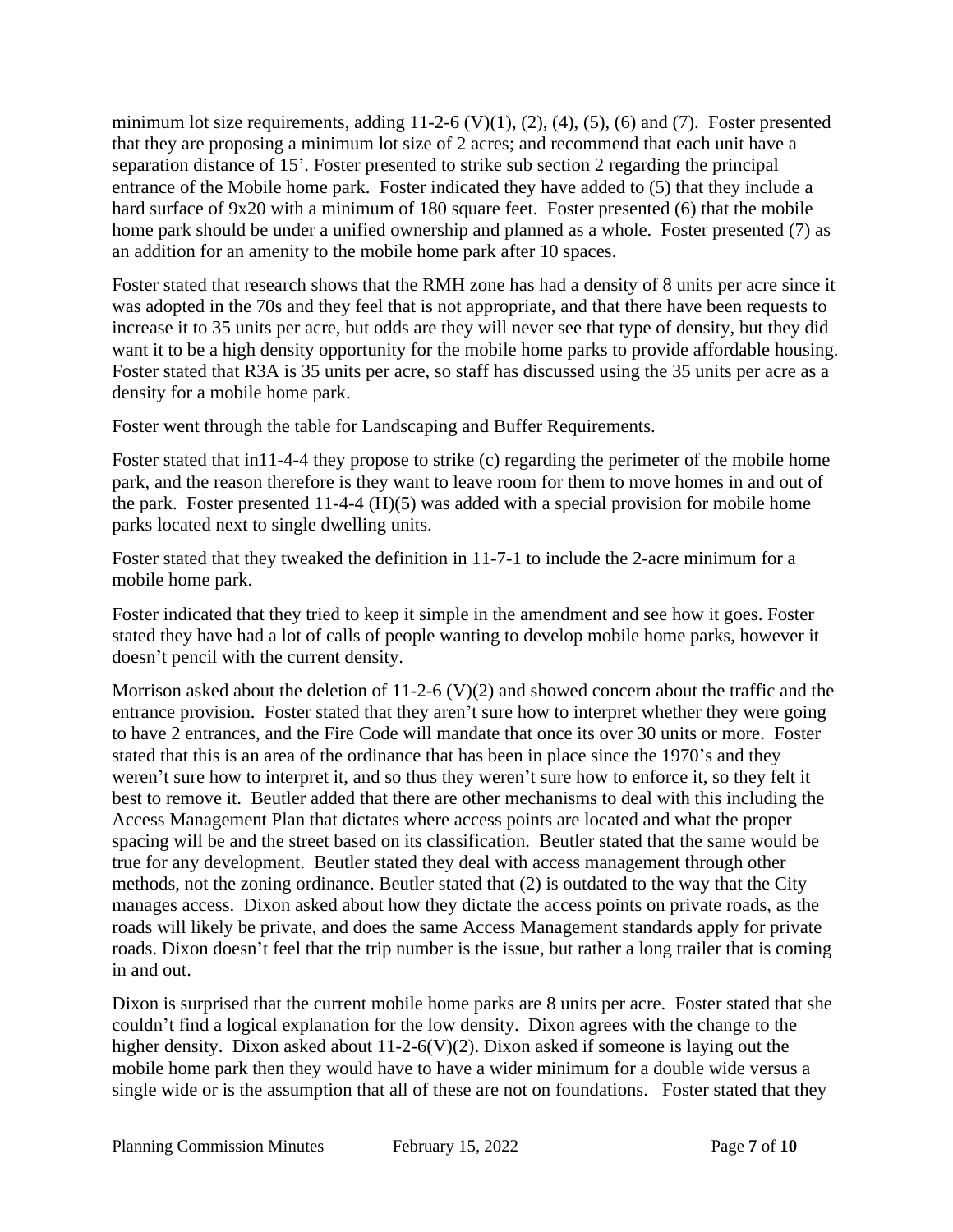wouldn't be on foundations in a mobile park, so each unit would need to be at least 15 feet of separation between the units. Dixon suggested that they take into account a "kick out" part on a recreational mobile home, and they are unsure if the current wording addresses that. Foster stated that RV Parks are separated from mobile home parks. Dixon stated that the 15' separation is not clear if it is 15' from the ground or 15' from the farthest point sticking out. Dixon is unclear on the difference between Table 11-4-1 versus the added paragraph (H)(5). Dixon asked which one would take precedence. Foster stated that it would be a 7' setback with a 6' masonry wall or fence, so it is not one or the other, it is both. Dixon asked about  $11-4-4(G)(4)(c)$ . Dixon doesn't agree with the argument about access into the mobile home park. Dixon feels that they still need to have things look good from the street and that there will be designated access points where the private roads are. Dixon suggested allowing having the private road having more width before a tree, but just simply removing the landscape buffering requirements he doesn't agree with that. Dixon feels that other than that the changes make reasonable sense.

Beutler asked the Commission about other areas of the Code where they allow them to "clump" the trees together like for car dealerships to provide access. Beutler asked if it would make sense for the Commission to maintain the landscape buffer but provide flexibility to adjust the trees or move them in order to still allow for easy access in and out. Morrison would agree with that.

Morrison asked if there is a difference between a mobile home park and an RV Park. Beutler stated that there are separate definitions listed separately in the use tables. Beutler stated that many of the manufactured home parks also have an RV section that meets the RV Park Section. Dixon asked if the 2-acre minimum would apply to the total or just the RV Park portion. Beutler stated that it would apply to the mobile home park portion. Dixon confirmed that the total development would have to be in addition to the 2 acres for just the mobile home park.

Dixon asked how staff would like to proceed tonight and should the Commission Table the action until they can come up with some of the changes. Beutler stated that it is up to the Commission and if they are comfortable to express the conditions and staff can address them before going to City Council, or if you'd rather see it again, they can do that.

## **Support/Opposition:**

**Jeremiah Bigelow, 5035 E 34 North, Ririe, Idaho.** Bigelow came into the City 2 years ago. Bigelow stated that they were annexed and zoned. Bigelow hasn't done anything yet as they were waiting for this meeting. Bigelow stated that they felt the previous code was too restrictive and they couldn't make the development work with the density. Bigelow likes the ability to be more creative as housing is getting so expensive.

Denney closed the public hearing.

Morrison asked what the Commissioners think about coming back and discussing this or finishing tonight.

Wimborne asked to summarize the changes.

Dixon stated that he saw two areas for changes including:  $11-2-6(V)(2)$  discussing the 15' separation distance and that needs to be worded so that it includes how ever much a kick out sticks out on the dwelling; and  $11-4-4(G)(40(c)$  regarding striking the landscaping along the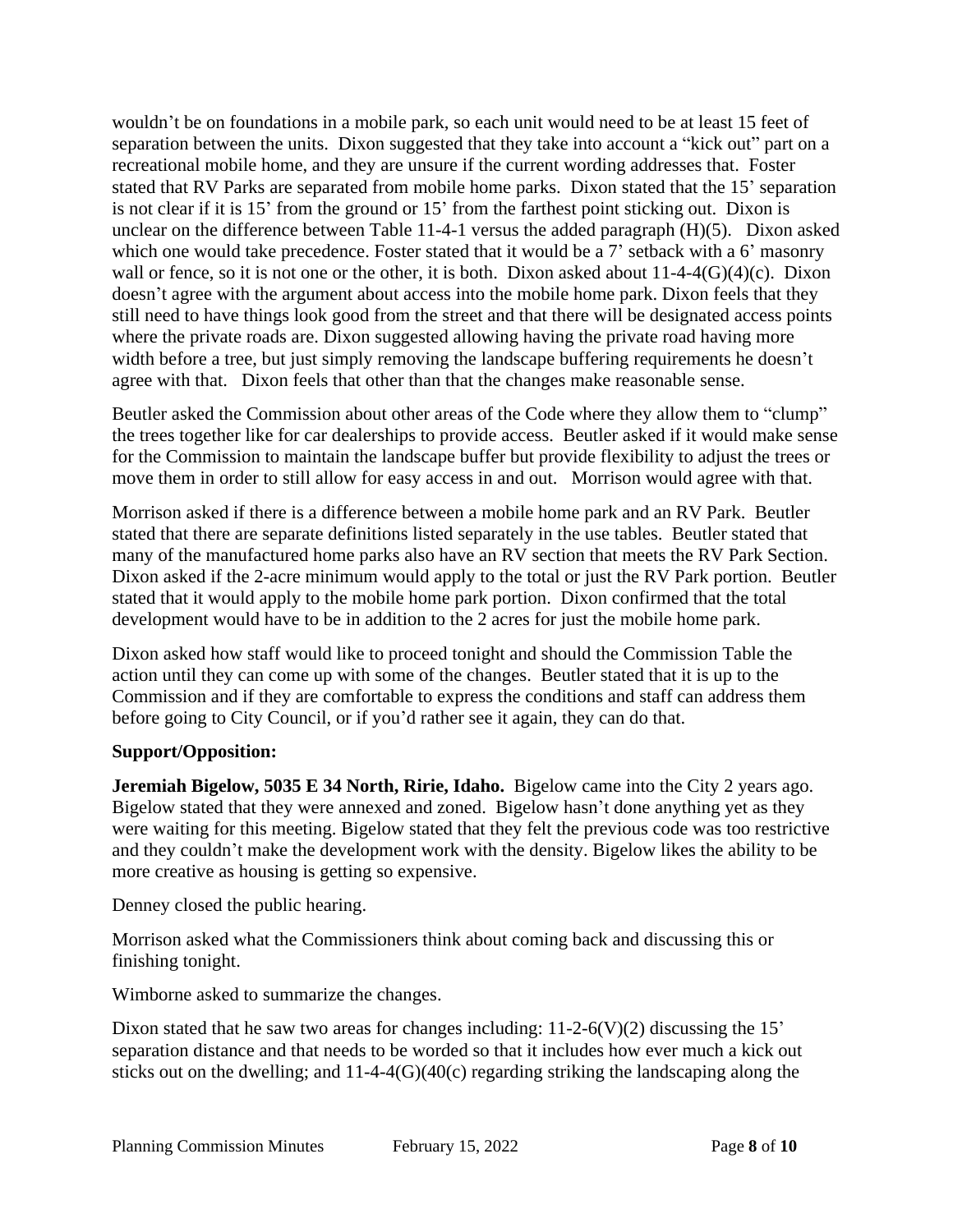road, and the modified suggestion was to keep the landscaping requirement but add flexibility to allow for ease of access.

Wimborne stated that what is being proposed is for a mobile home park and most mobile homes/manufactured homes don't have those kick outs and only RVs and 5<sup>th</sup> wheels. Foster agreed with Wimborne and stated that they would measure. Foster stated that some mobile homes have a cantilever, and they would want to measure from the actual unit itself. Foster agreed to add language to beef that up so its black and white. Dixon stated that in the ADU there was an allowed uses in residential zones and there were 2 rows with one for manufactured homes and one for mobile home park and these requested changes have to do with mobile home parks, not manufactured home, so these are the ones that are allowed to be on wheels. Wimborne added that in addition to that there is RV Park and RV Park is where you would have the  $5<sup>th</sup>$ Wheels and those kinds of things. Foster agreed with Wimborne. Foster stated that anything that needs to be licensed to be pulled down the road is an RV, and a mobile home needs to be licensed, but it is over a certain square footage to be considered a mobile home and not an RV and it is on a chassis. Dixon asked if that there is another part of the table that is not included. Foster indicated there is. Dixon stated that there are 3 things that apply to RMH including manufactured homes, mobile home park and RV Park. Beutler stated that if you look at the manufactured home it is allowed in every zone. Foster stated that a mobile home or manufactured home park allows you to bring in those types of dwellings without placing them on a permanent foundation. Dixon is confused and asked if in addition to mobile home park is there another entry into that use table that they don't have in staff notes for RV Park that also falls under this zone. Beutler stated that an RV Park is allowed in RMH Zone with a conditional use permit. Dixon clarified that it is different from the mobile home park. Dixon asked them to describe the difference between and RV and a mobile home. Foster gave the definition for a manufactured home which is allowed in RMH is a structure constructed after June 15, 1976 pursuant to Idaho Code following manufactured home construction and safety standards. Foster defined mobile home as factory assembled structures generally constructed prior to June 15, 2976 as defined by Idaho Code, and a mobile home generally has a chassis. Foster defined RV as any vehicle designed to provide temporary living quarters for recreational camping, travel, or emergency, a size or weight for which unrestricted use of the highway of the State can be maintained without special highway use permits. The term shall not include a van or camper shell, which does not have said contained sleeping accommodations, or restroom facilities. The Term recreational mobile home shall include without limitation all travel trailers, self-propelled motor home units, self-contained campers and camping tent trailers. Foster added that DOT defines them as anything under 425 square feet. Dixon asked if a travel trailer would qualify as a mobile home. Foster and Beutler disagreed. Wimborne stated that you don't need a special permit to take a travel trailer or move it. Foster added that you have to be a licensed mover in order to move a manufactured or mobile home in Idaho, and an RV doesn't require a license to move it down the road. Dixon stated that the word mobile implies that it is designed to be taken down the road as opposed to manufactured home which implies that it is a special load. Foster stated that manufactured home is a lot different than a mobile home, as it is manufactured somewhere else, and is not on a chassis, it is lifted, moved, and set, it is not like a single wide. Beutler stated that mobile homes predate 1976, and now you cannot move a mobile home anymore. Beutler stated that RVs are for temporary use, whereas a mobile home is for permanent use. Beutler stated that there are definitions for an RV Park and a mobile home park, so there is a difference, and they shouldn't be construed to be the same thing, as they are